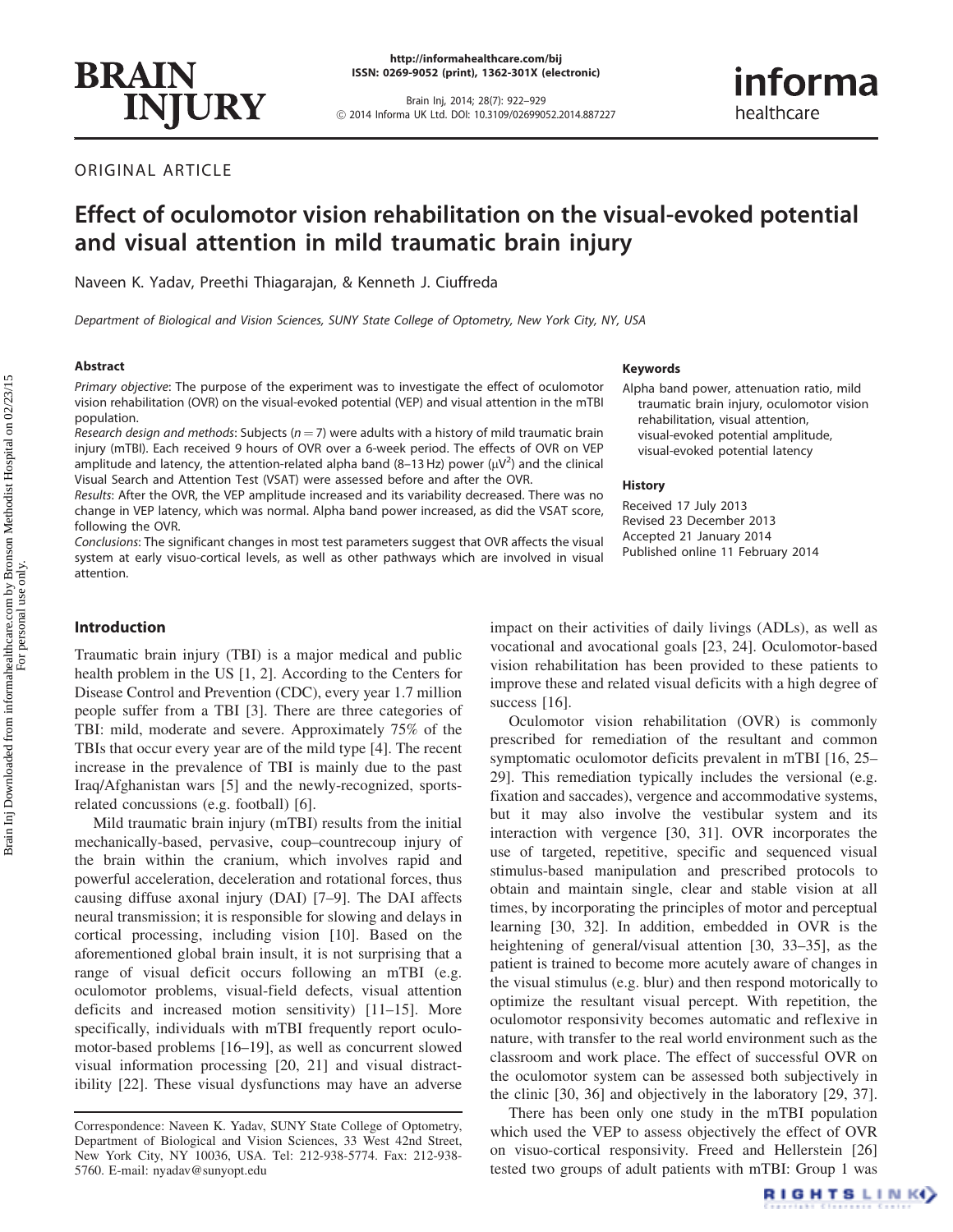comprised of 18 individuals (mean  $age = 32.5$  years) who received OVR, which included the prescription of lenses, prisms, partial occlusion and oculomotor-based vision therapy [\[14](#page-6-0), [30](#page-6-0)]. Group 2 included 32 age-matched (mean  $age = 32$ years) individuals, but who did not receive any form of OVR and served as controls. The OVR and VEP were performed in group 1, on average 1.7 years post-injury, and in group 2, on average 1.35 years post-injury, to circumvent contamination of results via natural recovery (up to 6–9 months post-injury [\[38](#page-6-0)]). To measure the VEP responses, a black-and-white checkerboard pattern stimulus, with a check size of 56 min arc, was used with modulation at a rate of 1.88 reversals/ second. Stimulus contrast was not specified. They used the following criteria to specify that the VEP waveform was 'abnormal': if the P100 latency was delayed by more than 15% and/or the VEP amplitude was decreased by more than 50% over the three trials, as compared to their normative clinical VEP response data pool. Freed and Hellerstein [[26\]](#page-6-0) found that 71% of those in group 1 and 81% of those in group 2 presented with an 'abnormal' VEP waveform at baseline. In contrast, 12–18 months after the OVR, there was a 33% decrease in abnormal waveforms in the treated group 1, but only a 3% decrease in abnormal waveforms in the non-treated group 2. However, Freed and Hellerstein [[26\]](#page-6-0) only categorized and did not quantify in detail the VEP responses following the OVR; furthermore, they did not assess the effect of the OVR on visual attention.

Visual attention is processed by different cortical (i.e. visual cortex, frontal and parietal lobes) and subcortical (i.e. thalamus) areas of the brain [\[12](#page-6-0), [39\]](#page-6-0). For example, Kastner and Ungerleider [\[40](#page-6-0)] suggested that the mechanism of visual attention processing was initiated in the visual cortex before being transmitted to higher cortical areas. Therefore, assessing visual attention at the visual cortex area using the VEP method provides critical, early information about the attentional state in humans, be it normal or abnormal [\[41–43](#page-6-0)]. Researchers have confirmed that the alpha band (8–13 Hz) activity of the VEP (0.5–30 Hz) generated from the primary visual cortex (V1) is related to human thalamo-cortical attention [[41, 42, 44–47\]](#page-6-0). Synchronous and asynchronous cortical neuronal activities occur in V1 related to different attentional states, which modulate the alpha band power [\[42](#page-6-0), [43\]](#page-6-0). For example, attenuation of alpha power occurs when comparing the 'eyes-closed' to the 'eyes-open' viewing conditions, which is a normal phenomenon: inability to suppress alpha suggests an attentional deficit [\[41–43](#page-6-0)]. Currently, there are no studies in mTBI which have used the VEP method to assess visual attention objectively before and after OVR.

Therefore, the purpose of the present study was to investigate the effect of OVR on VEP responsivity in the mTBI population. Furthermore, the effect of OVR on visual attention was assessed both objectively and subjectively. Objective visual attention was quantified using the alpha band  $(8-13 \text{ Hz})$  responsivity of the VEP [\[37](#page-6-0), [41–43\]](#page-6-0), whereas subjective visual attention was quantified using the clinical Visual Search and Attention Test (VSAT) [[42\]](#page-6-0). Changes in the VEP amplitude and latency and visual attention both objectively and subjectively following OVR would suggest its effects at the early visuo-cortical level.

# Methods

#### Subjects

Seven individuals (one male, six females) with medicallydocumented mTBI, and having oculomotor and/or visual attentional deficits based on case history and clinical assessment, participated in the study. They had a mean age of  $29.5 \pm 4.3$  years, with a range from  $25-38$  years. Time of injury ranged from 1–6 years prior to the VEP and VSAT testing, as well as the OVR. The insult occurred either from a motor vehicle accident or fall. See [Table I](#page-2-0) for subject demographics. The following criteria were used for the diagnosis of mTBI [[48](#page-6-0)]: (1) loss of consciousness for less than 30 minutes or an altered state of consciousness, (2) a score of 13 or greater on the Glasgow Coma Scale (GCS) and (3) post-traumatic amnesia (PTA) lasting less than 24 hours. Each had a comprehensive vision examination at the SUNY/State College of Optometry, which included evaluation of refractive, binocular/oculomotor and ocular health status, prior to participating in the study. All had best corrected visual acuity of 20/20 in each eye at both distance and near. Exclusion criteria were history of seizures, strabismus and amblyopia, as well as any ocular, systemic or neurological disease. They were not taking any drugs or medications that would affect either their visual or attentional states. Subjects were enrolled from the Raymond J. Greenwald Rehabilitation Center/Brain Injury Clinic at the State University of New York (SUNY), State College of Optometry. The Institutional Review Board (IRB) at the SUNY, State College of Optometry, approved the study. Each subject provided written informed consent.

# Apparatus

The VEP amplitude, latency and alpha band (8–13 Hz) power were assessed with the  $DIOPSYS^{TM}$  NOVA-TR system (Diopsys, Inc., Pine Brook, NJ) [[41–43, 49](#page-6-0)]. The DIOPSYSTM system generated a checkerboard stimulus, as well as analysed the VEP and alpha power responses using custom-designed software programs. A single computer processing unit controlled the entire system. It included a 17'' LCD stimulus test monitor with a refresh rate of 75 Hz, which was used for presentation of the test stimuli. The system also had a real-time response monitor, which was used by the experimenter for on-line viewing and graphical display of the VEP and alpha responses. The DIOPSYS system is approved by the FDA for use with clinic patients. This VEP system has been used extensively in the laboratory for the past 3 years [[41–43, 49](#page-6-0), [50](#page-6-0)].

### Procedures

# VEP and alpha recordings

The VEP and alpha recordings were performed immediately before and after successful OVR [[51–53](#page-6-0)] to assess both VEP responses and the visual attentional state objectively. The recordings were performed by using three standard GRASS (Grass Technologies, Astro-Med, Inc., West Warwick, RI) gold cup electrodes (i.e. active, reference and ground), each of 1 cm in diameter [[41–43, 49, 50](#page-6-0)].

For personal use only.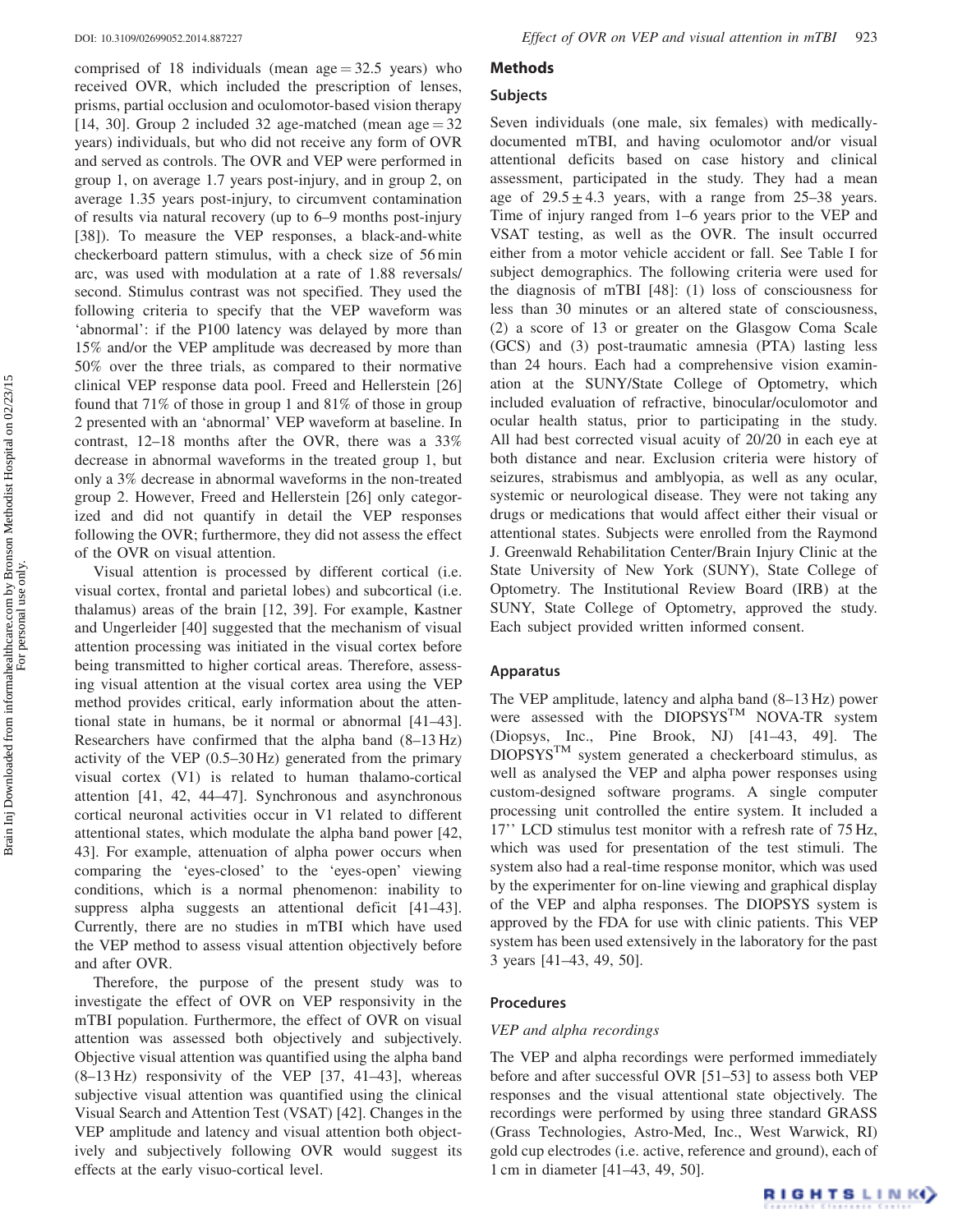<span id="page-2-0"></span>

|  |  | Table I. Subject demographics. |
|--|--|--------------------------------|
|--|--|--------------------------------|

| Subject/age<br>(years)/gender | Years since<br>first injury   | Type of injury: MVA/Fall                                                                     | Visual symptoms                                                                                                 |
|-------------------------------|-------------------------------|----------------------------------------------------------------------------------------------|-----------------------------------------------------------------------------------------------------------------|
| S1/32/F                       | 6                             | $\bullet$ MVA<br>• ASOC for 15 minutes                                                       | • Reading problems<br>• Visual and general fatigue<br>• Visual-attention deficit                                |
| S2/28/F                       | 5                             | $\bullet$ MVA<br>• LOC for $10-15$ minutes                                                   | • Reading problems<br>$\bullet$ VMS<br>• Photosensitivity<br>• Visual-attention deficit                         |
| S3/25/F                       | $\overline{c}$                | • Hit against metal pole<br>• ASOC for 30 minutes                                            | • Reading problems                                                                                              |
| S4/28/F                       |                               | $\bullet$ Fall<br>• LOC for 15 minutes                                                       | • Reading problems<br>• Visual and general fatigue<br>• Headache<br>• Visual-attention deficit                  |
| S5/38/F                       | 4                             | $\bullet$ MVA<br>$\bullet$ LOC for 2–3 minutes<br>• ASOC for 24 hours                        | • Reading problems<br>• Balance problem<br>$\bullet$ VMS                                                        |
| S6/30/M                       | 4 (second injury 3 years ago) | • First injury due to snow-boarding<br>accident and second MVA<br>• LOC for $\lt 15$ minutes | • Reading problems<br>• Visual and general fatigue<br>• Headache<br>$\bullet$ VMS<br>• Visual-attention deficit |
| S7/26/F                       |                               | • Hit back of head against sink and had<br>LOC for $\sim$ 2–3 minutes                        | • Reading problems<br>• Headaches<br>• Intermittent diplopia                                                    |

MVA, motor vehicle accident; ASOC, Altered state of consciousness; LOC, Loss of consciousness; VMS, Visual motion sensitivity.

The following two test conditions were used to measure the VEP amplitude and latency, as well as to modulate the visual attentional state and in turn alpha (8–13 Hz) responsivity as quantified via power spectrum analysis [[41–43,](#page-6-0) [54\]](#page-7-0); that is, at each frequency, the amplitude component contribution to the overall complex VEP waveform was assessed (i.e.  $\mu V^2$  = power, where V is voltage). Three trials for each of the two test conditions were performed. Test duration was 20 seconds for each trial.

- (1) Full-field VEP ('eyes-open'): In this test condition, conventional full-field  $(17^{\circ} \text{ H} \times 15^{\circ} \text{ V})$  VEP testing was employed  $(64 \times 64, \text{ black-and-white checkerboard})$ pattern, 20 minute arc check size, 85% contrast, 74 cd  $m^{-2}$  luminance, 1 metre distance, binocular viewing with spectacle correction). The stimulus was modulated at a temporal frequency of 1 Hz (two reversals per second). To control fixation and maintain visual attention, a small (0.5- diameter) red, rotating, annular fixation target was presented in the centre of the test stimulus per the manufacturer's software. In this 'eyes-open' condition, subjects fixated the small target as they gazed at the checkerboard visual stimulus. From these responses, the alpha band (8–13 Hz) power  $(\mu V^2)$  was mathematically extracted, displayed and quantitatively assessed using power spectrum analysis [\[54](#page-7-0)]. This eyes-open condition was always tested first. This was done to assure VEP response normalcy. An average of the three test trials was used in the analysis for each subject, which was then combined across the group.
- (2) 'Eyes-closed': In this test condition, the subjects were instructed to close their eyes, relax and 'clear their mind' for 60 seconds before starting the recording. This helped them to attain a relaxed attentional state [[37, 41–43](#page-6-0)]. In addition, they were instructed to imagine 'gazing'

straight ahead where the rotating fixation target was previously presented to maintain steady gaze. During this condition, the alpha (8–13 Hz) power  $(\mu V^2)$  was assessed using power spectrum analysis [\[54](#page-7-0)]. An average of the three trials was obtained and used in the analysis for each subject, which was then combined across the group.

#### Alpha attenuation ratio (AR)

The alpha AR is related to the visual attentional state [\[37](#page-6-0), [41–43\]](#page-6-0). The alpha AR is defined as the alpha power  $(\mu V^2)$ measured during the 'eyes-closed' condition divided by the alpha power measured during the 'eyes-open' condition [\[42](#page-6-0), [43](#page-6-0)]. In a recent paper from this laboratory [[42\]](#page-6-0), an AR of 2.0 or greater suggested normal visual attenuation; that is, there was considerable and normal suppression of the alpha activity in the 'eyes-open' condition as compared to the 'eyes closed' test condition [\[41–43](#page-6-0)].

#### Subjective visual attention test

A conventional visual attention test was performed immediately before and after the 6 weeks of OVR. The Visual Search and Attention Test, or VSAT test (© Psychological Assessment Resources, Inc., Lutz, FL), assessed visual attention subjectively as performed clinically in many disciplines [\[42](#page-6-0), [55](#page-7-0)]. Test–re-test reliability for the VSAT was 0.95 [\[55](#page-7-0)]. Sensitivity and specificity were 0.88 and 0.86, respectively [[55\]](#page-7-0). It involves a visual search and cancellation task that assesses the subject's global sustained visual attention [\[55](#page-7-0)]. This test was performed binocularly in a quiet room, per manual instructions, at the individuals habitual near working distance with refractive correction in place. Following two practice trials, two test trials are performed. An average of the two test trials was used to calculate the mean VSAT percentile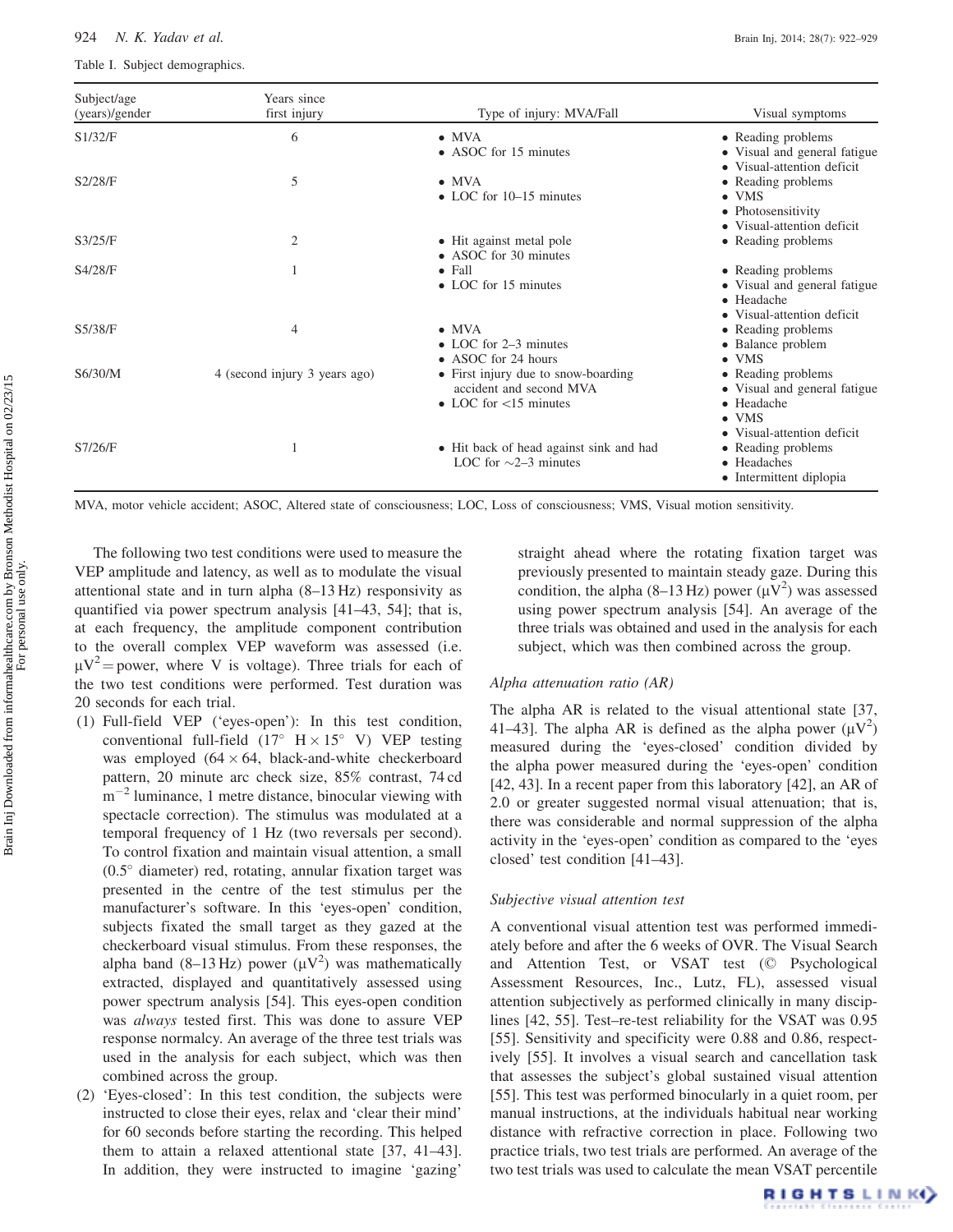score for each subject, which was then combined across the group. These percentile scores were compared with the agematched normative table.

# Oculomotor vision rehabilitation (OVR)

Oculomotor vision rehabilitation (OVR) was provided by the second author. It included training of the three oculomotor systems, i.e. version, vergence and accommodation, with an embedded and indirect visual attentional training component [\[30](#page-6-0), [33–35](#page-6-0)]. OVR training was performed twice a week for 6 weeks for a total of 9 hours, 3 hours for each oculomotor system [\[51–53\]](#page-6-0).

# Data analysis

There were several aspects to the statistical data analysis. The group mean VEP amplitude and latency before and after the OVR were compared. Then, the effect of the OVR on visual attention was assessed both objectively and subjectively. The VEP technique was used to assess the effects objectively in two ways. First, the group mean alpha AR at each alpha frequency (i.e. 8, 9, 10, 11, 12 and 13 Hz) before and after the OVR was compared. Second, the combined alpha AR across all frequencies (i.e. 8–13 Hz) before and after OVR was compared. The VSAT was used to assess the OVR effect subjectively. The VSAT percentile scores were compared before and after the OVR. For all data analyses, either a twoway, repeated-measures ANOVA or a paired, two-tailed, t-test was performed on the group data using GraphPad Prism 5 software.

# Results

# VEP analysis

### Amplitude

The mean VEP amplitude and its variability before and after the OVR are presented in Figures 1(a) and (b) for each subject, respectively. A paired, two-tailed, t-test for the group results revealed a significant increase in VEP amplitude after the OVR  $[t(6) = 3.60, p = 0.01]$ . Furthermore, a paired,

two-tailed, t-test for the group results revealed a significant decrease in amplitude variability after the OVR  $[t(6) = 3.08]$ ,  $p = 0.02$ ] (see [Table II\)](#page-4-0).

#### Latency

The mean VEP latency (P100 ms) before and after the OVR is presented in [Figure 2](#page-4-0) for each subject. A paired, two-tailed, t test for the group results revealed no significant change in VEP latency before and after the OVR  $[t(6) = 0.12, p = 0.90]$ . Similarly, a paired, two-tailed, t-test for the group results revealed no significant change in latency variability before and after the OVR  $[t(6) = 0.52, p = 0.61]$  (see [Table II](#page-4-0)). Latency values were normal before and after the OVR.

#### Alpha attenuation ratio (AR)

#### Individual alpha frequency AR

The group mean AR for each alpha frequency (i.e. 8, 9, 10, 11, 12 and 13 Hz) before and after the OVR is presented in [Figure 3.](#page-4-0) A two-way, repeated-measures ANOVA was performed for the factors of AR and alpha frequencies. There was a significant effect on both the AR  $[F(1, 5) = 97.7]$ ,  $p<0.05$ ] and alpha frequencies [F(5, 5) = 18.83,  $p<0.05$ ]. The post-hoc Bonferroni multiple comparisons revealed a significant increase in AR following the OVR at three of the six alpha frequency sub-bands (i.e. 10, 11 and 13 Hz)  $(p<0.05)$  (see [Table II](#page-4-0)).

### AR combined across the alpha frequency band

The AR combined across the alpha frequency band (i.e. from 8–13 Hz) before and after the OVR is presented in [Figure 4](#page-5-0) for each subject. A paired, two-tailed, t-test for the group results revealed a significant increase in the combined alpha AR after the OVR  $[t(6) = 3.81, p = 0.008]$ . The combined AR increased in each subject following the OVR (see [Table II](#page-4-0)).

# Visual search and attention test (VSAT)

The VSAT percentile scores before and after the OVR are presented in [Figure 5](#page-5-0) for each subject. A paired,



Figure 1. (a) Mean VEP amplitude (microvolts) before and after the oculomotor vision rehabilitation (OVR) for each subject. Plotted is the mean + 1 SD. (b) VEP amplitude variability (SD) before and after the oculomotor vision rehabilitation (OVR) for each subject.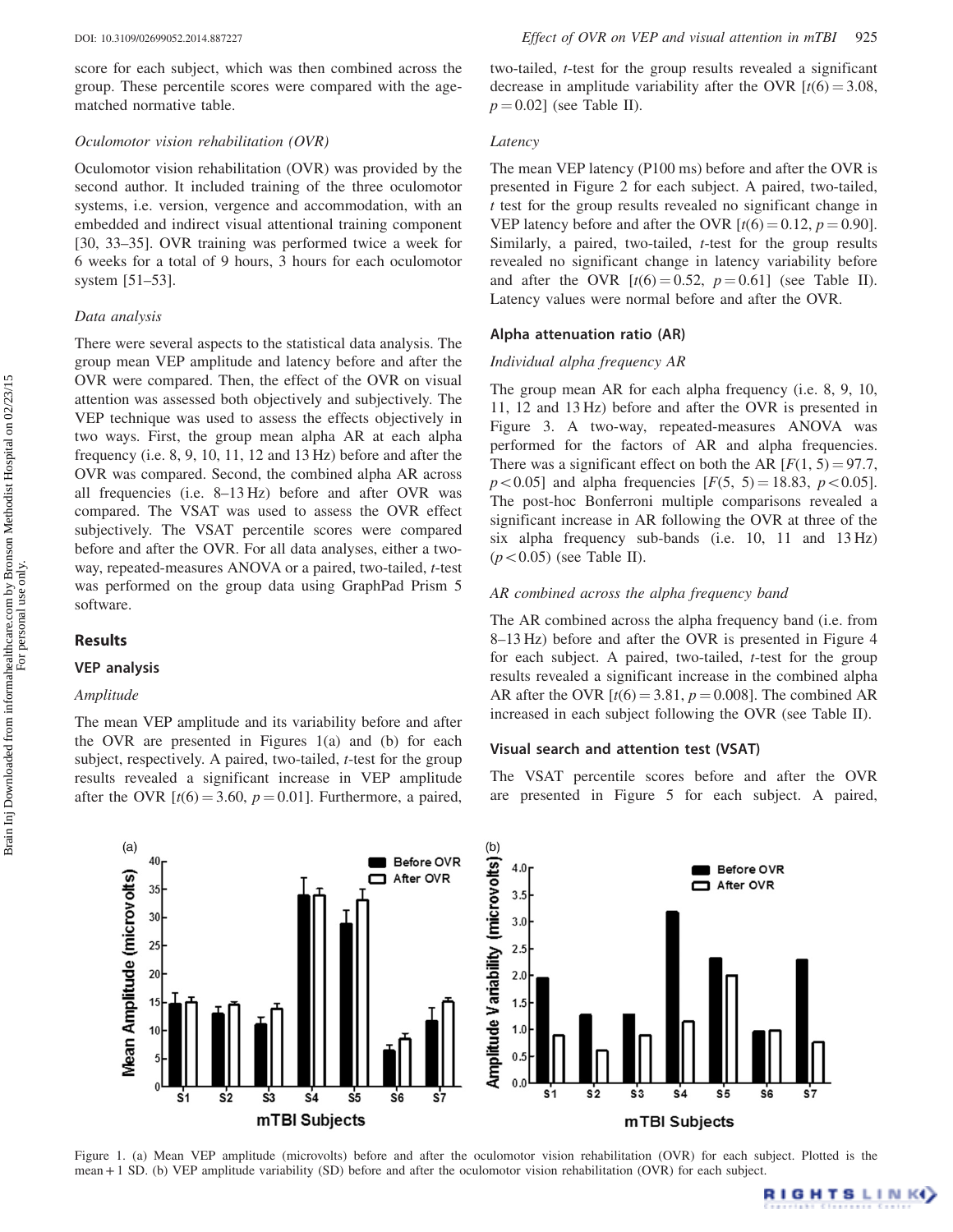<span id="page-4-0"></span>

| Parameter                           | Before OVR                | After OVR                 | Statistical<br>significance |
|-------------------------------------|---------------------------|---------------------------|-----------------------------|
| VEP amplitude $(\mu V)$             | 17.10 (SEM $= \pm 3.85$ ) | 19.15 (SEM $= \pm 3.80$ ) | <b>Yes</b>                  |
|                                     | $Range = 6.43 - 33.87$    | $Range = 8.52 - 33.99$    |                             |
| VEP amplitude variability $(\mu V)$ | 1.89                      | 1.03                      | <b>Yes</b>                  |
|                                     | $Range = 0.96 - 3.18$     | $Range = 0.60 - 1.99$     |                             |
| VEP latency (ms)                    | 105 (SEM = $\pm 2.31$ )   | 105 (SEM $= \pm 1.98$ )   | N <sub>o</sub>              |
|                                     | Range = $98$ to 114       | $Range = 100 - 114$       |                             |
| VEP latency variability (ms)        | 1.31                      | 1.56                      | No.                         |
|                                     | $Range = 0.56 - 3.13$     | $Range = 0.97 - 3.42$     |                             |
| 8 Hz AR                             | 1.26                      | 1.72                      | N <sub>o</sub>              |
| 9 Hz AR                             | 2.33                      | 2.55                      | No.                         |
| $10\,\mathrm{Hz}$ AR                | 2.00                      | 3.07                      | <b>Yes</b>                  |
| $11\,\mathrm{Hz}$ AR                | 1.41                      | 2.87                      | <b>Yes</b>                  |
| $12 \text{ Hz AR}$                  | 1.14                      | 1.66                      | N <sub>o</sub>              |
| $13 \text{ Hz AR}$                  | 1.12                      | 2.69                      | <b>Yes</b>                  |
| Combined alpha AR                   | 1.54 (SEM $= \pm 0.14$ )  | 2.43 (SEM $= \pm 0.31$ )  | <b>Yes</b>                  |
|                                     | $Range = 0.72 - 1.71$     | $Range = 1.01 - 3.32$     |                             |
| VSAT percentile                     | 40.25 (SEM = $\pm$ 12.31) | 59.5 (SEM $= \pm 9.25$ )  | Yes                         |
|                                     | $Range = 2-97$            | $Range = 27-98$           |                             |
|                                     |                           |                           |                             |

AR, Attenuation ratio; OVR, oculomotor vision rehabilitation; Hz, Hertz; VSAT, Visual Search and Attention Test; statistical significance,  $p < 0.05$ .





Figure 2. Mean VEP latency (P100 ms) before and after the oculomotor vision rehabilitation (OVR) for each subject. Plotted is the mean  $+1$  SD. Figure 3. The group mean alpha attenuation ratio (AR) for each alpha vision rehabilitation (OVR) for each subject. Plotted is the mean  $+1$  SD.

frequency (8, 9, 10, 11, 12 and 13 Hz) before and after the oculomotor vision rehabilitation (OVR). Plotted is the mean + 1 SEM.

two-tailed, t-test for the group results revealed a significant increase in the VSAT percentile scores after the OVR  $[t(6) = 3.13, p = 0.02]$ . Before OVR, subject S3 had an abnormal VSAT 2<sup>nd</sup> percentile score and subject S6 had a borderline VSAT 3<sup>rd</sup> percentile score. After OVR, all subjects had normal VSAT percentile scores (see Table II).

# **Discussion**

The results of the present investigation confirmed and extended that of Freed and Hellerstein [[26\]](#page-6-0), which represented the sole study in this area. Using a dichotomous waveform categorization, they found that the VEP waveform was normal in  $\sim$ 30% and 60% of the subjects before and after the OVR, respectively, thus showing a large and significant 2-fold increase immediately after the visual intervention. In the present study, the results were even stronger: nearly all primary VEP and alpha test parameters significantly

improved in each subject (except for the parameter AR), as well as across the group. Latency was normal both before and after the intervention, so no change was expected. Lastly, the assessment of visual attention, both objectively and subjectively, before and after OVR has never been performed and, thus, the present results in this area represent a significant extension of their earlier findings, as will be discussed later.

Several factors related to the visual intervention may have contributed to the observed changes in the objective measures for both the VEP and alpha aspects. First, more accurate and stable bifoveal eye alignment (i.e. vergence) following the OVR would result in more precise stimulation of corresponding retinal points. This would in turn enhance binocular summation [[56\]](#page-7-0), thus increasing the VEP amplitude [\[57](#page-7-0)]. Second, more accurate and stable accommodation following the OVR would produce, on average over time of the test trial, less retinal defocus, and this too would once again result in an

RIGHTSLINK()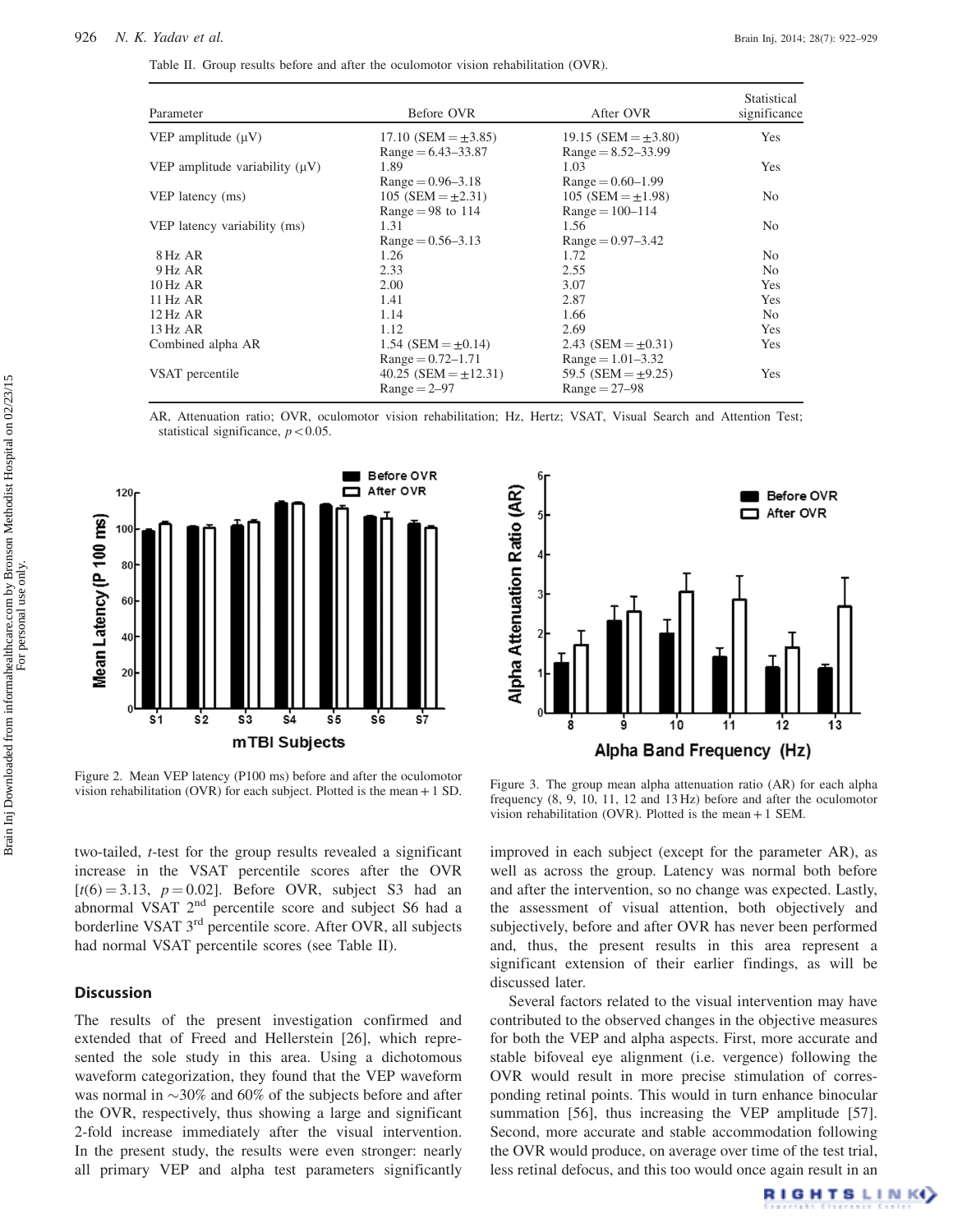<span id="page-5-0"></span>

Figure 4. The attenuation ratio (AR) combined across the alpha frequency band (8–13 Hz) before and after the oculomotor vision rehabilitation (OVR) for each subject. Plotted is the mean + 1 SEM.



Figure 5. Visual Search and Attention Test (VSAT) percentile scores before and after the oculomotor vision rehabilitation (OVR) for each subject.

increase in the VEP amplitude [[58\]](#page-7-0). Third, and lastly, there is suggestive evidence from recent brain-imaging studies [[32\]](#page-6-0) that vergence-based OVR results in an increase in neural synchronization in relevant regions of the brain (e.g. frontal areas, cerebellum and brain stem), which would increase the resultant neural signal, as was earlier suggested by Ciuffreda [\[30](#page-6-0)]. This would produce a larger signal-to-noise ratio, which would be reflected in increased VEP amplitude and decreased VEP variability.

As discussed in the Introduction, embedded in all OVR/ general vision therapy is an 'indirect' attentional aspect. Although general/visual attention was not formally trained [\[33](#page-6-0), [35](#page-6-0)], it is an underlying component of such therapy [\[30](#page-6-0), [33–35\]](#page-6-0). That is, as part of the OVR process, the individuals were instructed to take careful note of the quality of the stimulus, such as the presence and relative degree of blur, and then to respond appropriately and rapidly motorically to improve the resultant visual percept, e.g. to reduce the blur. In the present investigation, the improvement of visual attention,

as assessed both subjectively and objectively, suggests and is consistent with the above notion.

Related to the above, one might wish to ascertain the relative contribution of the OVR and the attention component to the post-therapy increase in VEP amplitude: was it due to OVR, enhanced attention or both? At least two arguments suggest that OVR was primary. First, the OVR-related aspects were directly trained and not the visual/general attentional aspects per se. Second, the findings of Solan et al. [\[33](#page-6-0), [59\]](#page-7-0) would be consistent with this conclusion. In children with oculomotor-based reading problems, they performed either oculomotor, cognitive (comprehension) or attentional training in three matched groups. They found that all three types of training improved reading ability, but with the attentional training showing considerably lower gains than for either the oculomotor or cognitive ones. Such a study incorporating the test vehicles of the Solan et al. [[33,](#page-6-0) [59\]](#page-7-0) group should be performed to tease out more directly this important question in the mTBI population.

The present findings have important clinical implications. First, both the VEP and alpha information can be used to assess objectively baseline normalcy in those with mTBI. Second, both the VEP and alpha information can be used to assess objectively the effects of OVR in mTBI, as performed by Freed and Hellerstein [\[26](#page-6-0)] for the VEP, as well as perhaps other types of visual interventions (e.g. prisms). If objective changes are not found after the OVR, as was the case for the present study and that of Freed and Hellerstein [[26\]](#page-6-0), then one might either extend the course of the OVR or re-assess the case to search for factors that might have predicted a poorer prognosis and/or VEP/alpha electrophysiological response than would be expected.

## Acknowledgement

We thank DIOPSYS Inc., Pine Brook, New Jersey, USA for providing the VEP system for the study.

# Declaration of interest

The authors report no conflicts of interest. The authors alone are responsible for the content and writing of the paper.

### References

- 1. Suchoff IB, Ciuffreda KJ, Kapoor N, editors. Visual and vestibular consequences of acquired brain injury. Santa Ana, CA: Optometric Extension Program Foundation; 2001.
- 2. Okie S. Traumatic brain injury in the war zone. The New England Journal of Medicine 2005;352:2043–2047.
- 3. Faul M, Xu L, Wald MM, Coronado VG. Traumatic brain injury in the United States: Emergency department visits, hospitalizations, and deaths. Atlanta, GA: Centers for Disease Control and Prevention, National Center for Injury Prevention and Control; 2010.
- 4. Centers for Disease Control and Prevention (CDC), National Center for Injury Prevention and Control. Report to Congress on mild traumatic brain injury in the United States: Steps to prevent a serious public health problem. Atlanta, GA: Centers for Disease Control and Prevention; 2003.
- 5. Warden D. Military TBI during Iraq and Afghanistan wars. The Journal of Head Trauma Rehabilitation 2006;21:398–402.
- 6. Guskiewicz KM, Marshall SW, Bailes J, McCrea M, Cantu RC, Randolph C, Jordan BD. Association between recurrent concussion and late-life cognitive impairment in retired professional football players. Neurosurgery 2005;57:719–726.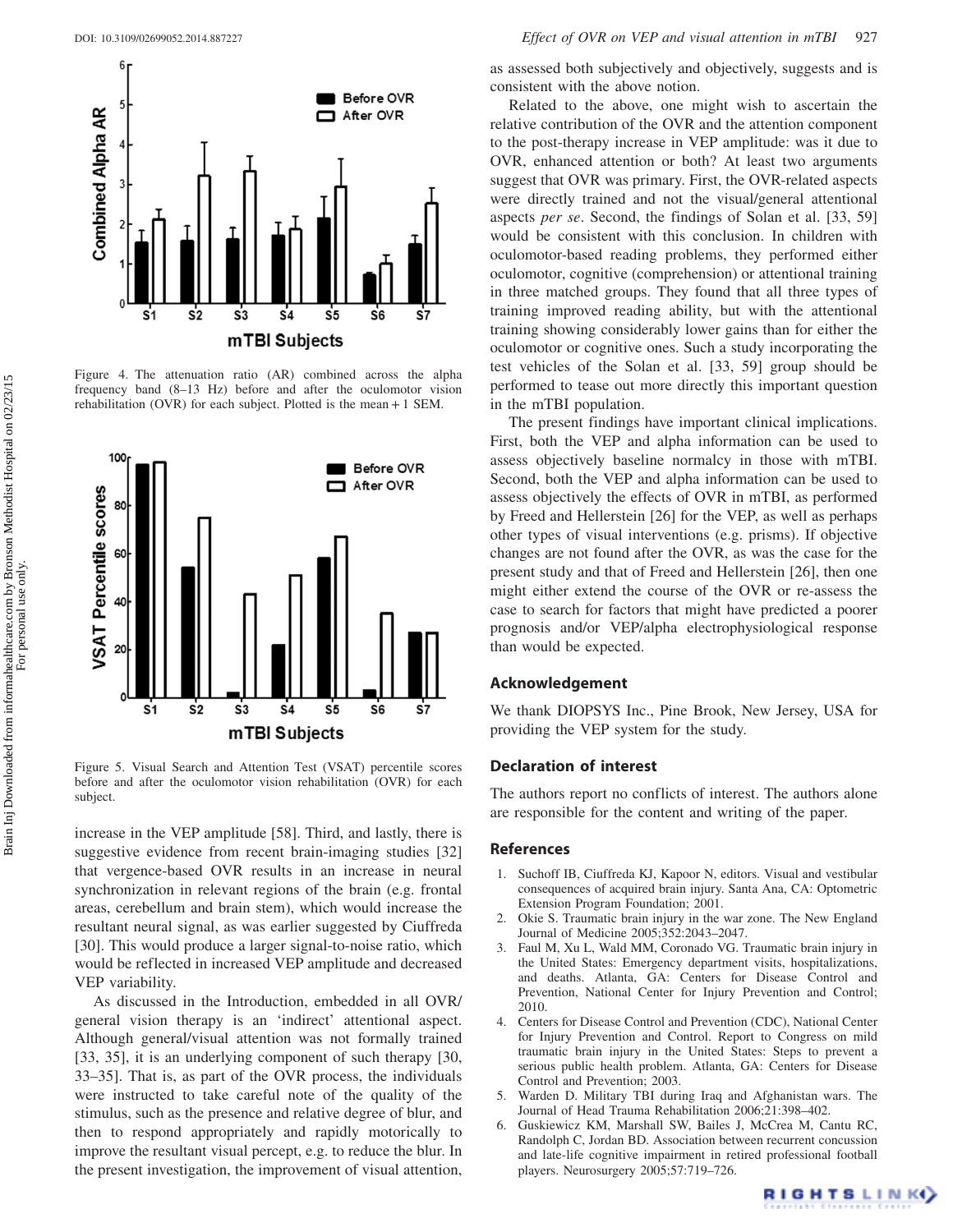- <span id="page-6-0"></span>7. Thiabault LE, Gennareli TA. Brain injury: An analysis of neural and neurovascular trauma in the non-human primate. Annual Proceedings - Association for the Advancement of Automotive Medicine 1990;34:337–351.
- 8. Ciuffreda KJ, Ciuffreda YH, Kapoor N, Suchoff IB. Oculomotor consequences of acquired brain injury. In: Suchoff IB, Ciuffreda KJ, Kapoor N, editors. Visual and vestibular consequences of acquired brain injury. Santa Ana, CA: Optometric Extension Program Foundation; 2001. p 77–88.
- 9. Mendez CV, Hurley RA, Lassonde M, Zhang L, Taber KH. Mild traumatic brain injury: Neuroimaging of sports-related concussion. The Journal of Neuropsychiatry and Clinical Neurosciences 2005; 17:297–303.
- 10. Hurley RA, McGowan JC, Arfanakis K, Taber KH. Traumatic axonal injury: Novel insights into evolution and identification. The Journal of Neuropsychiatry and Clinical Neurosciences 2004;16: 1–7.
- 11. Kapoor N, Ciuffreda KJ. Vision disturbances following traumatic brain injury. Current Treatment Options in Neurology 2002;4: 271–280.
- 12. Helvie R. Neural substrates of vision. In: Suter PS, Harvey LH, editors. Vision rehabilitation. Multidisciplinary care of the patient following brain injury. New York: Taylor and Francis Group; 2011. p 45–76.
- 13. Ciuffreda KJ, Ludlam DP. Conceptual model of optometric vision care in mild traumatic brain injury. The Journal of Behavioral Optometry 2011;22:10–12.
- 14. Ciuffreda KJ, Ludlam DP. Objective diagnostic and intervention vision test protocol for the mild traumatic brain injury population. Optometry 2011;82:337–339.
- 15. Ciuffreda KJ, Ludlam DP, Thiagarajan P. Oculomotor diagnostic protocol for the mTBI population. Optometry 2011;82:61–63.
- 16. Ciuffreda KJ, Rutner D, Kapoor N, Suchoff IB, Craig S, Han ME. Vision therapy for oculomotor dysfunctions in acquired brain injury: A retrospective analysis. Optometry 2008;79:18–22.
- 17. Green W, Ciuffreda KJ, Thiagarajan P, Szymanowicz D, Ludlam D, Kapoor N. Accommodation in mild traumatic brain injury. Journal of Rehabilitation Research and Development 2010;47: 183–199.
- 18. Green W, Ciuffreda KJ, Thiagarajan P, Szymanowicz D, Ludlam D, Kapoor N. Static and dynamic aspects of accommodation in mild traumatic brain injury: A review. Optometry 2010;81: 129–136.
- 19. Szymanowicz D, Ciuffreda KJ, Thiagarajan P, Ludlam DP, Green W, Kapoor N. Vergence in mild traumatic brain injury: A pilot study. Journal of Rehabilitation Research and Development 2012; 49:1083–1100.
- 20. Lachapelle J, Bolduc-Teasdale J, Ptito A, McKerral M. Deficits in complex visual imformation processing after mild TBI: Electrophysiological markers and vocational prognosis. Brain Injury 2008;22:265–274.
- 21. Johansson B, Berglund P, Rönnbäck L. Mental fatigue and impaired information processing after mild and moderate traumatic brain injury. Brain Injury 2009;23:1027–1040.
- 22. Schnabel R, Kydd R. Neuropsychological assessment of distractibility in mild traumatic brain injury and depression. Clinical Neuropsychological 2012;26:768–789.
- 23. Reding MJ, Potes E. Rehabilitation outcome following initial unilateral hemispheric stroke: Life table analysis approach. Stroke 1988;19:1354–1358.
- 24. Thiagarajan P, Ciuffreda KJ, Ludlam DP. Vergence dysfunction in mild traumatic brain injury (mTBI): A review. Ophthalmic and Physiological Optics 2011;31:456–468.
- 25. Cohen AH. Optometric management of binocular dysfunctions secondary to head trauma: Case reports. Journal of the American Optometry Association 1992;63:569–575.
- 26. Freed S, Hellerstein LF. Visual electrodiagnostic findings in mild traumatic brain injury. Brain Injury 1997;11:25–36.
- 27. Ludlam WM. Rehabilitation of traumatic brain injury with associated visual dysfunction – A case report. NeuroRehabilitation 1996;6:183–192.
- 28. Scheiman M, Gallaway M. Vision therapy to treat binocular vision disorders after acquired brain injury: Factors affecting prognosis. In: Suchoff IB, Ciuffreda KJ, Kapoor N, editors. Visual and vestibular consequences of acquired brain injury.

Santa Ana, CA: Optometric Extension Program Foundation; 2001. p 89–113.

- 29. Kapoor N, Ciuffreda KJ, Han Y. Oculomotor rehabilitation in acquired brain injury: A case series. Archives of Physical Medicine and Rehabilitation 2004;85:1667–1678.
- 30. Ciuffreda KJ. The scientific basis for and efficacy of optometric vision therapy in nonstrabismic accommodative and vergence disorders. Optometry 2002;73:735–762.
- 31. Scheiman M, Wick B. Clinical management of binocular vision. 3rd ed. Philadelphia, PA: Lippincott; 2008.
- 32. Alvarez TL, Vicci VR, Alkan Y, Kim EH, Gohel S, Barrett AM, Chiaravalloti N, Biswal BB. Vision therapy in adults with convergence insufficiency: Clinical and functional magnetic resonance imaging measures. Optometry and Vision Science 2010;87: 985–1002.
- 33. Solan HA, Larson S, Shelley-Tremblay J, Ficcara A, Silverman M. Effect of attention therapy on reading comprehension. Journal of Learning Disabilities 2003;36:556–563.
- 34. Solan HA, Shelley-Trembley J, Hansen PC, Silverman M, Larson S Ficarra A. M-cell deficit and reading disability: A preliminary study of the effects of temporal vision processing therapy. Optometry 2004;75:640–650.
- 35. Shelley-Trembley J, Langhinrichsen-Rohling J, Eyes J. Attention therapy improves reading comprehension in adjudicated teens in a residential facility. The Journal of Correctional Education 2012;63: 49–67.
- 36. Scheiman M, Mitchell GL, Cotter S, Rouse M, Borsting E, London R, Wensveen J. A randomized clinical trial of vision therapy/ orthoptics vs pencil pushups for the treatment of convergence insufficiency in young adults. Optometry and Vision Science 2005; 82:583–595.
- 37. Ludlam WM. Visual training, the alpha activation cycle, and reading. Journal of the American Optometric Association 1979;50: 111–115.
- 38. Nakamura T, Hillary FG, Biswal BB. Resting network plasticity following brain injury. PLoS One 2009;4:e8220.
- 39. Briggs F, Mangun GR, Usrey WM. Attention enhances synaptic efficacy and the signal-to-noise ratio in neural circuits. Nature 2013;499:476–480.
- 40. Kastner S, Ungerleider LG. Mechanism of visual attention in the human visual cortex. Annual Review of Neuroscience 2000;23: 315–341.
- 41. Fuller P. Attention and the EEG alpha rhythm in learning disabled children. Journal of Learning Disabilities 1978;11:303–312.
- 42. Willeford KT, Ciuffreda KJ, Yadav NK, Ludlam DP. Objective assessment of the human visual attentional state. Documenta Ophthalmologica 2013;126:29–44.
- 43. Willeford KT, Ciuffreda KJ, Yadav NK. Effect of test duration on the visual-evoked potential (VEP) and alpha-wave responses. Documenta Ophthalmologica 2013;126:105–115.
- 44. Legewie H, Simonova O, Creutzfeldt OD. EEG changes during performance of various tasks under open- and closed-eyed conditions. Electroencephalography and Clinical Neurophysiology 1969; 27:470–479.
- 45. Luria AR. Higher cortical functions in man. New York, NY: Basic Books; 1996.
- 46. Klimesch W. EEG alpha and theta oscillations reflect cognitive and memory performance: A review and analysis. Brain Research Reviews 1999;29:169–195.
- 47. Gomarus HK, Wijers AA, Minderaa RB, Althaus M. Do children with ADHD and/or PDD-NOS differ in reactivity of alpha/theta ERD/ERS to manipulations of cognitive load and stimulus relevance? Clinical Neurophysiology 2009;120:73–79.
- 48. Kay T, Harrington DE, Adams R, Anderson T. Definition of mild traumatic brain injury. The Journal of Head Trauma Rehabilitation 1993;8:86–87.
- 49. Yadav NK, Ludlam DP, Ciuffreda KJ. Effect of different stimulus configurations on the visual evoked potential (VEP). Documenta Ophthalmolologica 2012;124:177–196.
- 50. Ciuffreda KJ, Yadav NK, Ludlam DP. Effect of binasal occlusion (BNO) on the visual-evoked potential (VEP) in mild traumatic brain injury (mTBI). Brain Injury 2013;27:41–47.
- 51. Thiagarajan P. Oculomotor rehabilitation for reading dysfunction in mild traumatic brain injury [dissertation]. New York, NY: State University of New York; 2012. Available online at: